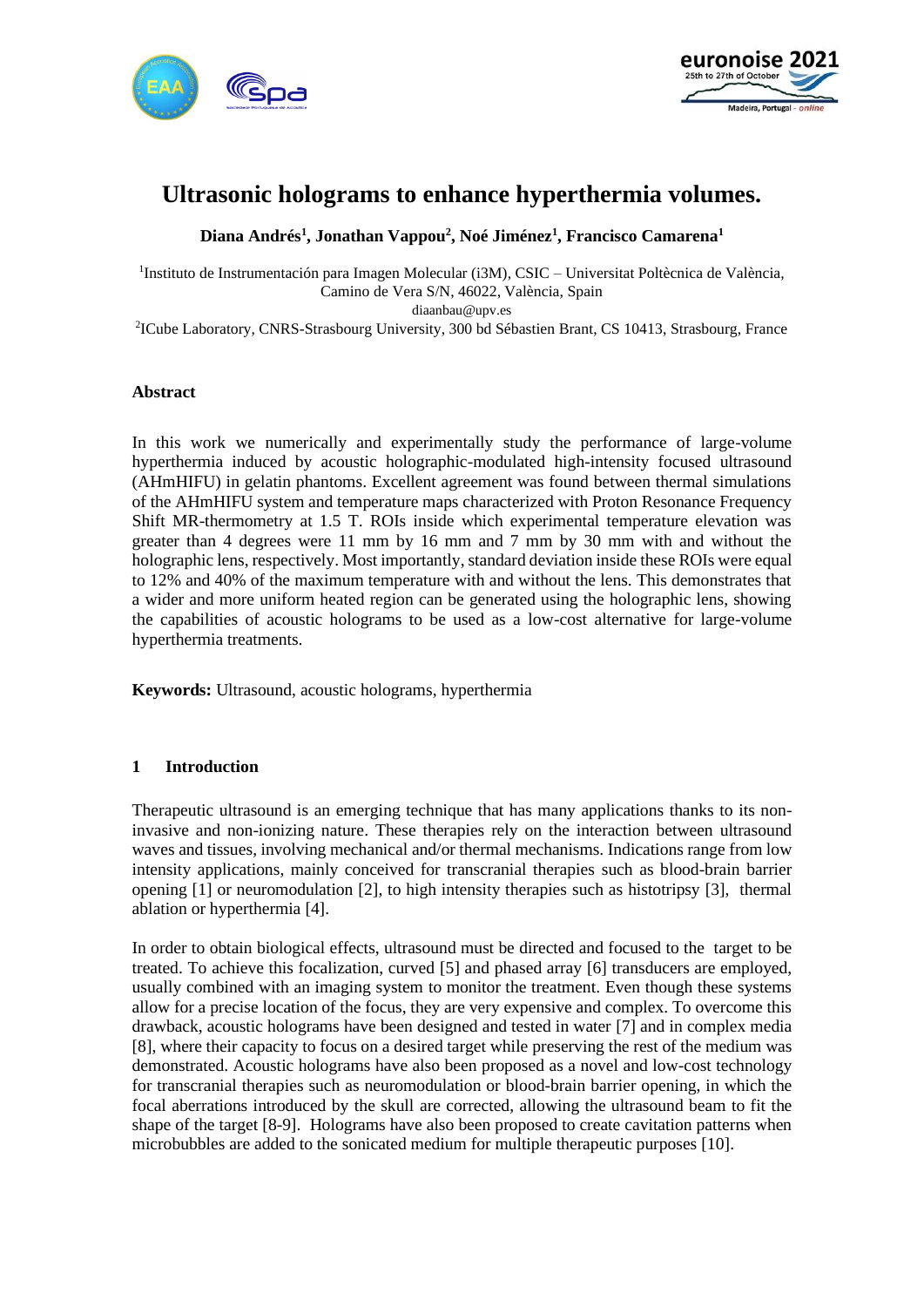



In this work, we design and develop acoustic holograms specifically for a new therapeutic application, namely, ultrasound-induced hyperthermia [4]. Hyperthermia, defined as a mild rise in tissue temperature (usually between 39 and 45 degrees), is emerging as a highly promising therapeutic approach that has been shown to activate the immune system, and/or enhance drug delivery, in particular chemotherapeutic drug administration. We present a method based on 3Dprinted acoustic holograms to create thermal holographic patterns for local and controlled hyperthermia using a single-element ultrasonic transducer. Resulting thermal patterns are first validated numerically. Experimental thermal patterns are measured subsequently using an infrared camera and MRI-thermometry in phantoms and ex-vivo soft tissue.

## **2 Materials and methods**

Thermal holographic patterns are produced when acoustic energy is locally transformed into heat inside an absorbing medium. Therefore, the first step is to design an acoustic hologram capable of generating a sharp acoustic image. To do so, we make use of time reversal methods by setting a series of virtual sources at the locations where we want to maximize the acoustic pressure. The field produced by these sources is backpropagated to a plane parallel to the transducer surface, known as the holographic plane. When the phase-conjugated field is forward propagated, acoustic waves focus on the virtual sources due to reciprocity and time-reversal invariance, and a diffraction-limited image is obtained. To design and numerically validate acoustic holograms we perform calculations using the Rayleigh-Sommerfeld integral and *k*-space pseudo-spectral simulations using the software k-Wave. We assume the transducer is located in front of a homogeneous tissue-like media (liver), with density and sound speed values of  $\rho_t = 1079 \text{ kg/m}^3$ [11]and  $c_t$  = 1586 m/s [12]respectively, and we consider that acoustic attenuation follows a power-law as  $\alpha_t = \alpha_0 \cdot f^{\gamma}$  where f is the ultrasound frequency,  $\alpha_0 = 0.59$  dB/(cm·MHz<sup>n</sup>) [12] and  $\gamma = 1.1$ . To implement the holographic lens in the 3D simulations we make use of the complex-conjugated wavefront at the holographic plane. This plane is divided into pixels of uniform width and different height depending on the backpropagated phase profile at the transducer working frequency. The holographic lens is designed assuming that each pixel vibrates longitudinally as a Fabry-Perot resonator and its height is obtained by a using a numerical interpolation method, as described in Ref. [9]. The values of density and sound speed of the lens were experimentally measured for Clear resin material (Formlabs, USA), being  $\rho_L = 1171 \text{ kg/m}^3$ ,  $c_L = 2580$  m/s. Attenuation was fixed at  $\alpha_L = 2.72$  dB/(cm·MHz<sup>y</sup>), with  $\gamma = 1.1$ , in agreement with previously reported values for similar photopolymers [7]

Once the acoustic hologram is designed, we calculate the corresponding thermal pattern produced in a homogeneous absorbing medium. To do so, an acoustical simulation is set using the acoustic holographic lens, and we record the maximum pressure at the stationary state in the whole medium. Then, the thermal pattern is obtained as a time-domain numerical solution of the Penne's bio-heat equation [13], given by

$$
\rho_t C_t \frac{\partial T}{\partial t} = \kappa \nabla^2 T - W_b C_b (T - T_a) + Q,
$$

where  $\rho_t$  and  $C_t$  are the tissue density and specific heat capacity, T the tissue temperature,  $W_b$  the blood perfusion rate,  $C_b$  the blood specific heat capacity,  $T_a$  the blood ambient temperature,  $\kappa$ the tissue thermal conductivity and  $Q$  the volume rate of heat deposition, defined as

$$
Q = 2\alpha_t I,
$$

where  $\alpha_t$  is the medium absorption coefficient and the intensity is given by  $I = p^2/2\rho_t c_t$  where  $p$  is the peak acoustic pressure at stationary state. In this work, no blood perfusion was considered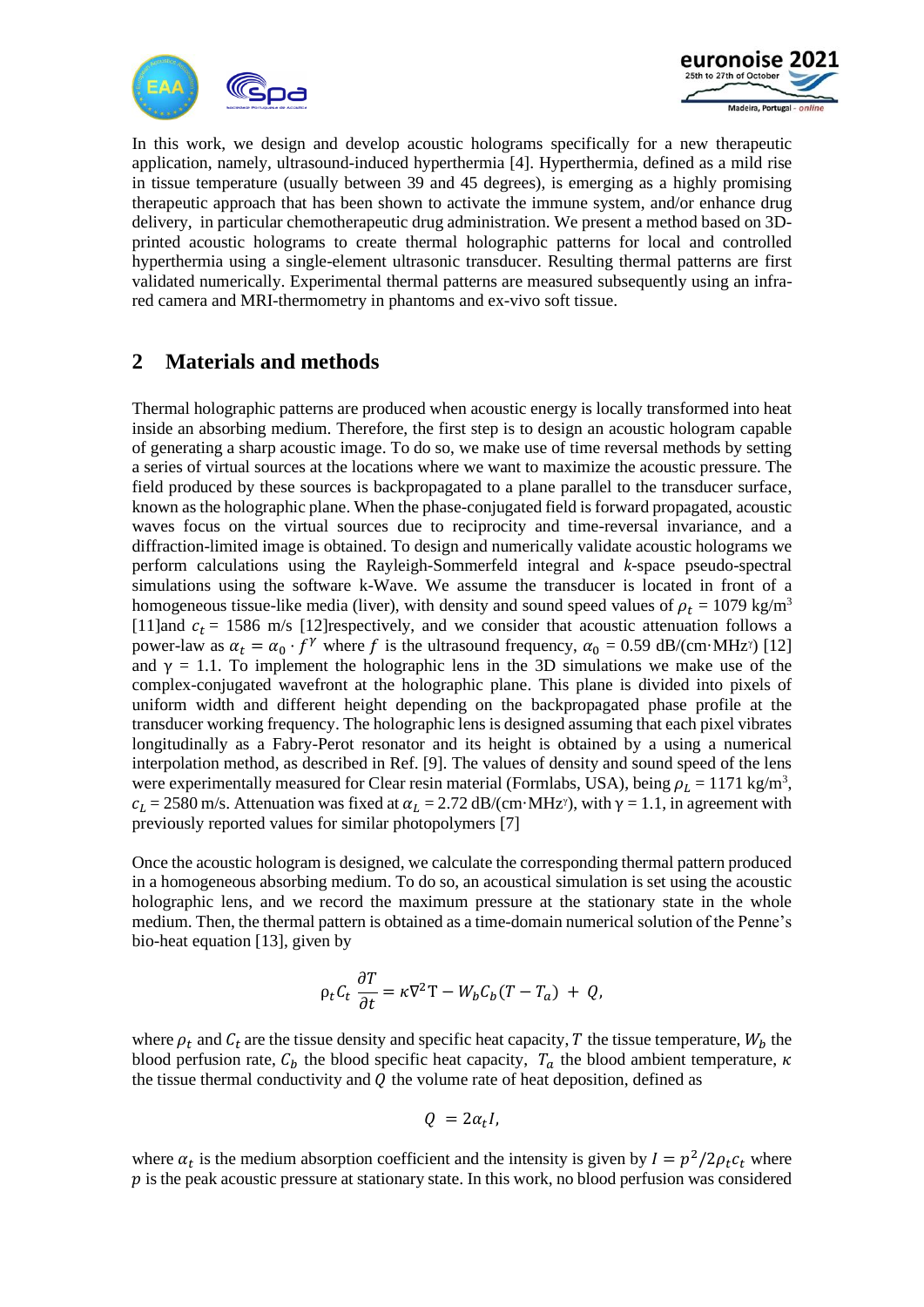



 $(W_b = 0)$  to mimic the ex-vivo experimental conditions. Specific heat capacity and thermal conductivity were set to  $C_t = 3540 \text{ J/(kg} \cdot \text{K)}$  and  $k=0.52 \text{ W/(m} \cdot \text{K)}$ , according to the values reported in the literature [11].

Thermal holograms were designed for two different transducers: a custom-designed MRIcompatible flat transducer of aperture  $2a = 50$  mm and a curved transducer with focal distance F  $= 100$  mm and lateral dimensions of 132 mm  $\times$  92 mm, both with 1 MHz central frequency. To perform the experimental validation, the calculated holographic lenses were 3D printed in Clear material with a Form 2 stereolithography printer (Formlabs, USA).

Two holograms were proposed for this study. First, a two-shaped image was selected, located in a plane parallel to the flat transducer surface and at 2 cm from its surface. This target was chosen to evaluate the possibility of generating arbitrary thermal holograms in an absorbing medium. Second, an ellipsoidal-shaped image was designed for the focused transducer. It was located at a perpendicular plane with respect to the source surface. This target was selected to show the capabilities of holograms to widen the natural focus of a focused transducer and generate largevolume thermal patterns for hyperthermia applications.

### **2.1 Experimental setup**

Acoustic measurements were performed in a degassed water tank at 23 ºC. Acoustic lenses were coupled to the transducer surfaces with a thin layer of vaseline, ensuring no bubble was trapped between both objects. The transducer-lens system was driven by a 5-cycles sinusoidal pulse burst at a frequency of  $f = 1.1$  MHz using a signal generator (14 bits, 100 MS/s, model PXI5412, National Instruments, USA) and amplified by a linear RF amplifier (ENI 1040L, 400 W, 55 dB, ENI, Rochester, NY, USA). The pressure field was measured with a piezoelectric hydrophone (- 225.5 dB re 1 V/µPa at 1 MHz, Model Y-104, Sonic Concepts, USA), calibrated from 40 kHz to 2 MHz. The field was scanned using a 3D positioning system (10 µm precision, OWIS GmbH, Germany) from -22 mm  $\langle x \rangle$  22 mm and -22 mm  $\langle y \rangle$  and  $\langle z \rangle$  mm, at  $z = 20$  mm using steps of 1 mm, and at each location the signals were averaged 20 times.

Thermal holograms were validated with two different systems: A thermal camera for the flat transducer, and MR Thermometry for the focused transducer. On the one hand, the evolution of the thermal pattern was observed with an infrared thermal camera (FLIR TG165, Teledyne FLIR, USA), at the surface of a 20-mm slice of a beef liver, the experimental setup is shown in Figure 1 (a). Tissue was previously degassed using a vacuum pump. Thermal images were obtained at a rate of 11 images per minute. During thermal experiments, the single element transducer was driven with a continuous sinusoidal signal (1.1 MHz, 25 W). In addition, two thermocouples (5SRTC, Omega Engineering, USA) were positioned at the surface of the lens and inside the surrounding water to monitor the temperature. Figure 1 (b) shows in detail the lens-transducer system employed in the experiment for the two-shaped hologram.

In the case of the focused transducer, thermal holograms were measured using Proton Resonance Frequency Shift MR-thermometry in a milk-gelatin based phantom made with 4% gelatin-30% concentrated milk. Experiments were performed in a 1.5T Aera MRI (Siemens, Erlangen, Germany). A single-slice 2D gradient-echo (GRE) sequence was used for MR PRFS Thermometry, allowing the reconstruction of one thermal image every 1.2 seconds.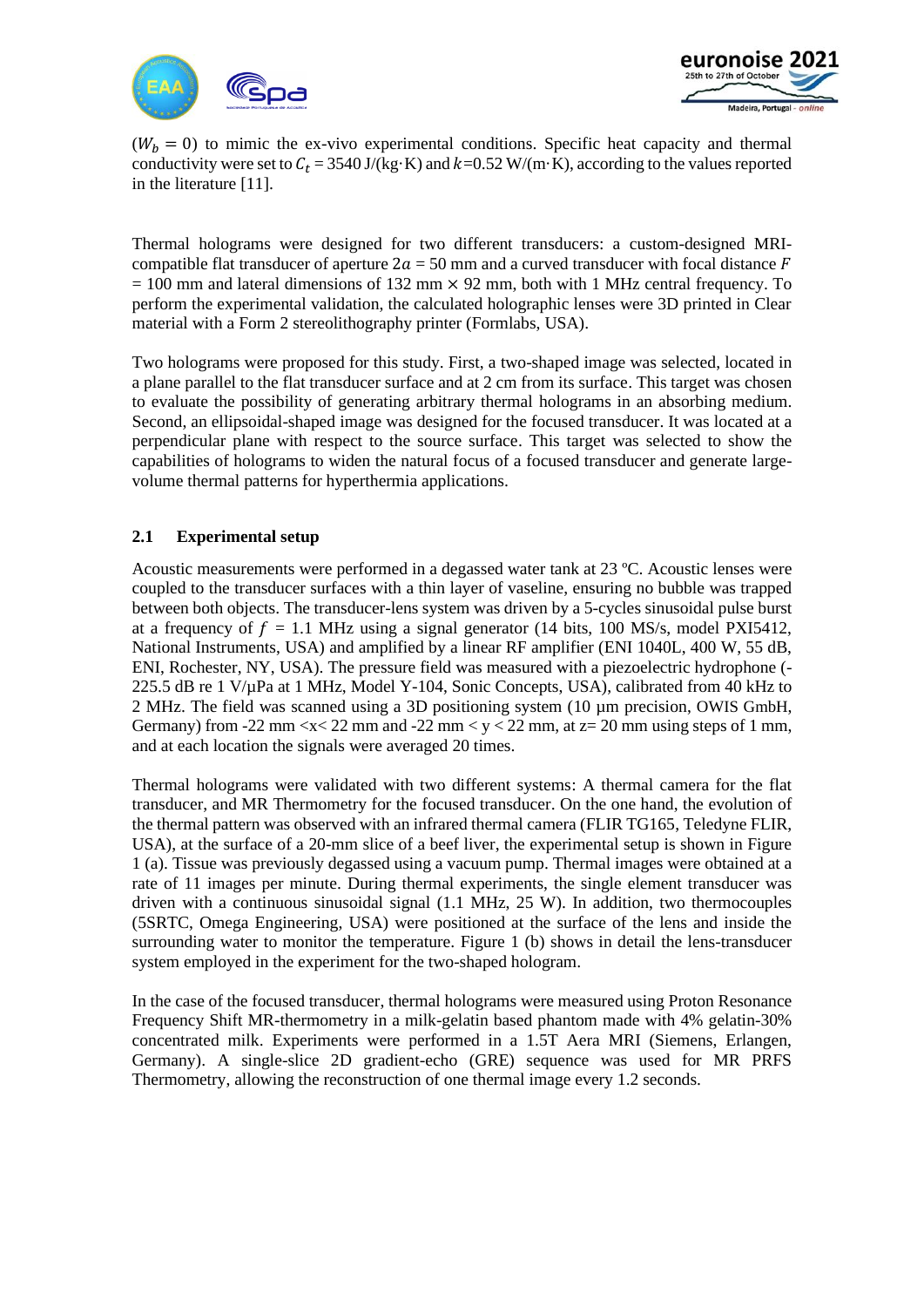

*Figure 1: a) Experimental setup for thermal hologram validation using an infra-red thermal camera. b) Scheme of the employed lens-transducer system*

## **3 Results**

#### **3.1 Two-shaped hologram**

First, the two-shaped acoustic hologram was measured in water with a spatial step of 1 mm x 1 mm to compare results with the simulated acoustic field, shown in Fig. 2 (a). The experimental pressure field, depicted in Fig. 2 (b), was found to be in great agreement with the simulated one. Discrepancies between both fields might be related to the fact that the holographic lens was designed for a liver-like media and measured in water, which has slightly different properties in terms of acoustic impedance, internal tissue structures, misalignments between source and tissue, and because the axial distance between the transducer and the measurement plane might be not exactly the same as the simulated.

Second, the temperature rise was measured at the surface of the liver tissue using the infrared thermal camera. Both, simulated, Fig. 2 (c), and measured, Fig. 2 (d), thermal patterns agree at the same instant of time (1 minute) when considering continuous acoustic signal. The thermal image is well defined until heat diffusion dominates and all the central part of the hologram is heated almost uniformly, as it also occurs in simulations.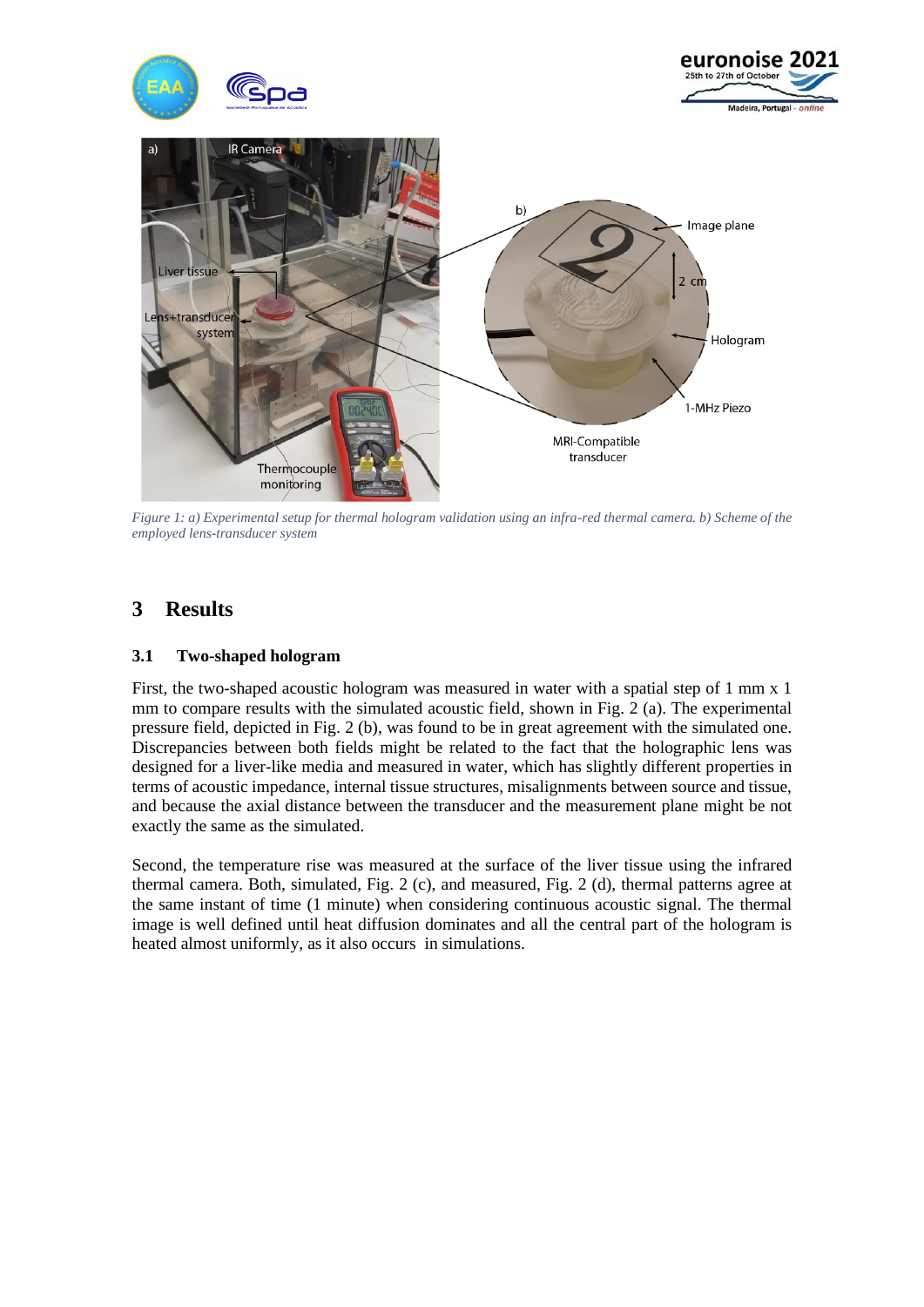





*Figure 2. (a) Simulated acoustic pressure field. (b) Acoustic pressure field measured in degassed water. (c) Simulated thermal pattern in liver tissue. (d) Thermal pattern measured with an infrared camera in liver tissue.*

### **3.2 Large volume hyperthermia hologram**

To enlarge and shift the natural focus of the focused transducer, we have designed a 1.5-cm wide ellipsoidal hologram located at 65 mm from the transducer surface, while its natural focus is 1.5 mm wide at 10 cm depth. Both acoustic and thermal holograms were obtained numerically , while the hyperthermia region was evaluated experimentally using MR-thermometry in a gelatin-milk based phantom.

Excellent agreement was found between thermal simulations and temperature maps measured by MRT. ROIs inside which experimental temperature elevation was greater than 4 degrees were 15  $mm \times 16$  mm and  $7$  mm  $\times 25$  mm with and without the holographic lens, respectively, while these same regions have 11 mm  $\times$  16 mm and 7 mm  $\times$  30 mm sizes in the experiment. Most importantly, standard deviation inside these regions were equal to 12% and 40% of the maximum temperature with and without the lens. This demonstrates that a wider and more uniform heating region can be achieved using the holographic lens. Moreover, focal region is steered 35 mm towards the transducer surface, which can be clearly seen in both simulation and experiment. Note this technology allows not only to enlarge focus size but also to change its position.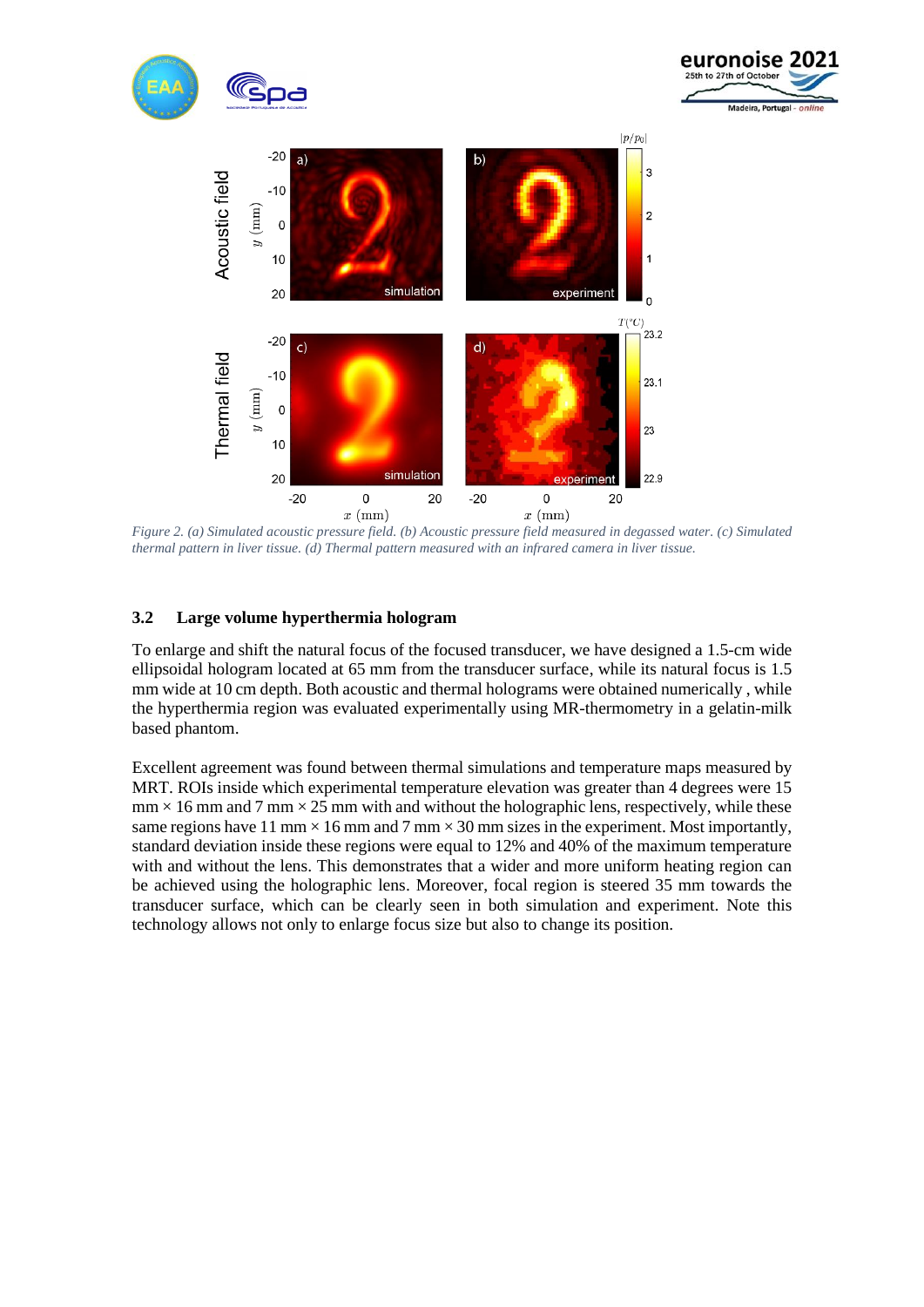

*Figure 3: (a) Thermal simulation for a 1-cm wide hologram located at 65 mm from the transducer surface and (b) for the focused transducer without the lens. (c) MRI-thermometry measurement for the hologram and (d) for the focused transducer without the lens.*

# **4 Conclusions**

In this work we have numerically calculated and experimentally validated thermal holograms in an ex-vivo tissue and tissue mimicking gelatin-milk phantom. Acoustic and thermal simulations, infrared images, and magnetic resonance thermometry measurements are in good agreement with the proposed designs for all the studied cases. These results demonstrate the capability of holographic lenses coupled to plane and focused ultrasound transducers to generate arbitraryshaped thermal patterns in absorbing media. This technology can be used to enlarge and relocate the focus of existing devices or to match the shape of the thermal hologram to complex-shaped target regions. Using a single sonication, acoustic holograms allow large volume hyperthermia treatments using a low-cost and personalized system.

## **Acknowledgements**

This research has been supported by the Spanish Ministry of Science, Innovation and Universities (MICINN) through grants IJC2018-037897-I, FPU19/00601 and PID2019-111436RB-C22, by the Agència Valenciana de la Innovació through grants INNCON/2021/8 and INNVA1/2020/92, by Generalitat Valenciana through grant AICO/2020/268. Action co-financed by the European Union through the Programa Operativo del Fondo Europeo de Desarrollo Regional (FEDER) of the Comunitat Valenciana 2014-2020 (IDIFEDER/2018/022) and (IDIFEDER/2021/004).

## **References**

- [1] N. McDannold, C. D. Arvanitis, N. Vykhodtseva, and M. S. Livingstone, "Temporary disruption of the blood-brain barrier by use of ultrasound and microbubbles: Safety and efficacy evaluation in rhesus macaques," *Cancer Research*, 2012, doi: 10.1158/0008-5472.CAN-12-0128.
- [2] J. Blackmore, S. Shrivastava, J. Sallet, C. R. Butler, and R. O. Cleveland, "Ultrasound Neuromodulation: A Review of Results, Mechanisms and Safety," *Ultrasound in Medicine and Biology*. 2019. doi: 10.1016/j.ultrasmedbio.2018.12.015.
- [3] W. W. Roberts, T. L. Hall, K. Ives, J. S. Wolf, J. B. Fowlkes, and C. A. Cain, "Pulsed cavitational ultrasound: A noninvasive technology for controlled tissue